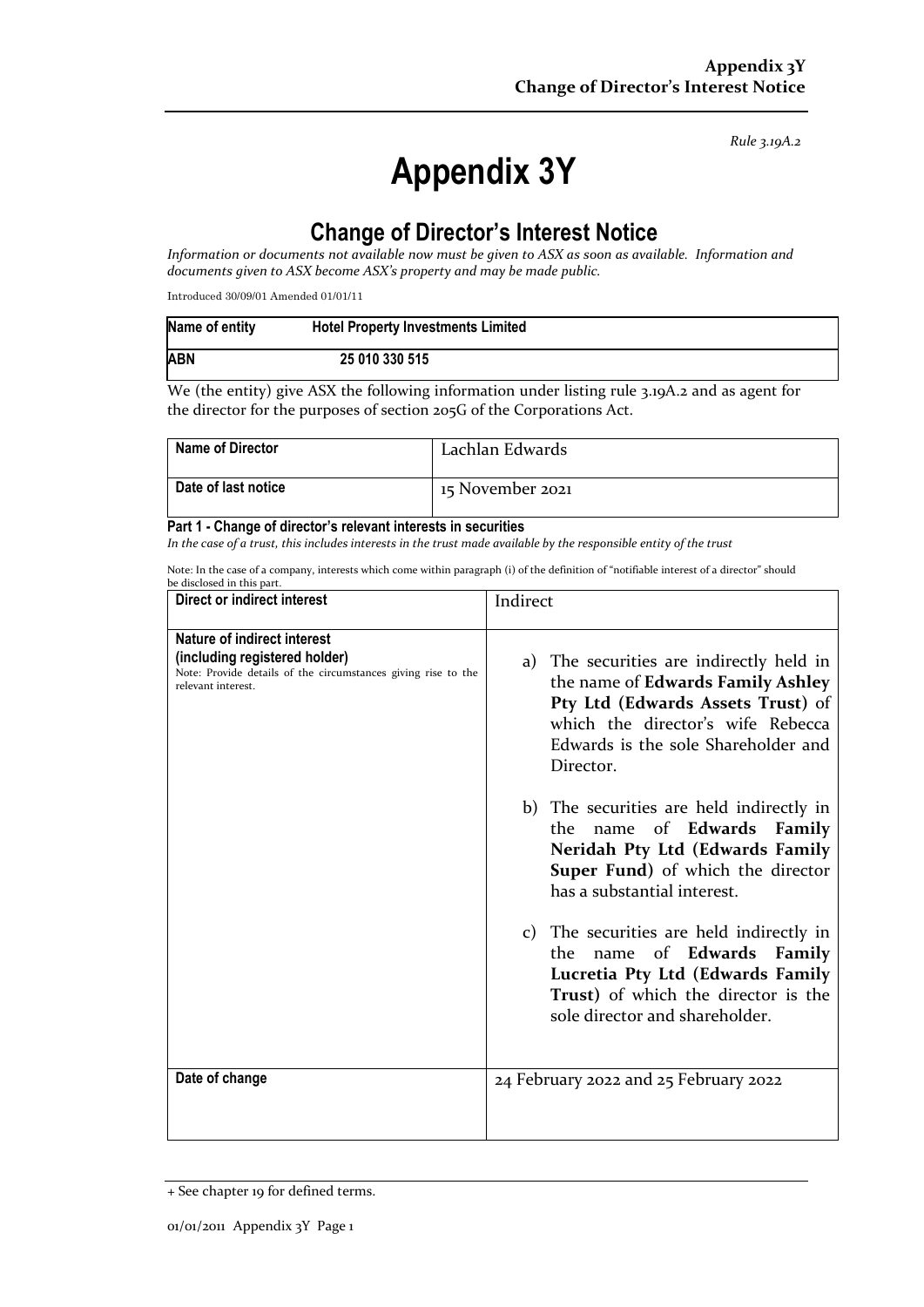| No. of securities held prior to change                                                                                    | Holder a):                                   | 54,580 securities                |
|---------------------------------------------------------------------------------------------------------------------------|----------------------------------------------|----------------------------------|
|                                                                                                                           | Holder b):                                   | 280,449 securities               |
|                                                                                                                           | Holder c):                                   | 10,380 securities                |
|                                                                                                                           |                                              |                                  |
|                                                                                                                           | Total:                                       | 345,409 securities               |
| Class                                                                                                                     |                                              |                                  |
|                                                                                                                           | <b>Stapled securities</b>                    |                                  |
| Number acquired                                                                                                           | Holder a):                                   | 24 Feb $22 - 4,975$ securities   |
|                                                                                                                           |                                              | $25$ Feb $22 - 2,225$ securities |
|                                                                                                                           | Holder b):                                   | Nil securities                   |
|                                                                                                                           | Holder c):                                   | Nil securities                   |
|                                                                                                                           |                                              |                                  |
|                                                                                                                           | Total securities acquired $-7,200$           |                                  |
| Number disposed                                                                                                           | Nil                                          |                                  |
|                                                                                                                           |                                              |                                  |
|                                                                                                                           |                                              |                                  |
| <b>Value/Consideration</b>                                                                                                | $$25,128.$ oo (average $$3.49$ per security) |                                  |
| Note: If consideration is non-cash, provide details and<br>estimated valuation                                            |                                              |                                  |
| No. of securities held after change                                                                                       | Holder a):                                   | 61,780 securities                |
|                                                                                                                           | Holder b):                                   | 280,449 securities               |
|                                                                                                                           | Holder c):                                   | 10,380 securities                |
|                                                                                                                           |                                              |                                  |
|                                                                                                                           | Total:                                       | 352,609 securities               |
|                                                                                                                           |                                              |                                  |
| Nature of change                                                                                                          | On market trade.                             |                                  |
| Example: on-market trade, off-market trade, exercise of options,<br>issue of securities under dividend reinvestment plan, |                                              |                                  |
| participation in buy-back                                                                                                 |                                              |                                  |
|                                                                                                                           |                                              |                                  |
|                                                                                                                           |                                              |                                  |

### **Part 2 – Change of director's interests in contracts**

Note: In the case of a company, interests which come within paragraph (ii) of the definition of "notifiable interest of a director" should be disclosed in this part.

| <b>Detail of contract</b>                                                                                                                                                   | Not Applicable |
|-----------------------------------------------------------------------------------------------------------------------------------------------------------------------------|----------------|
| Nature of interest                                                                                                                                                          | Not Applicable |
| Name of registered holder<br>(if issued securities)                                                                                                                         | Not Applicable |
| Date of change                                                                                                                                                              | Not Applicable |
| No. and class of securities to which<br>interest related prior to change<br>Note: Details are only required for a contract in<br>relation to which the interest has changed | Not Applicable |

<sup>+</sup> See chapter 19 for defined terms.